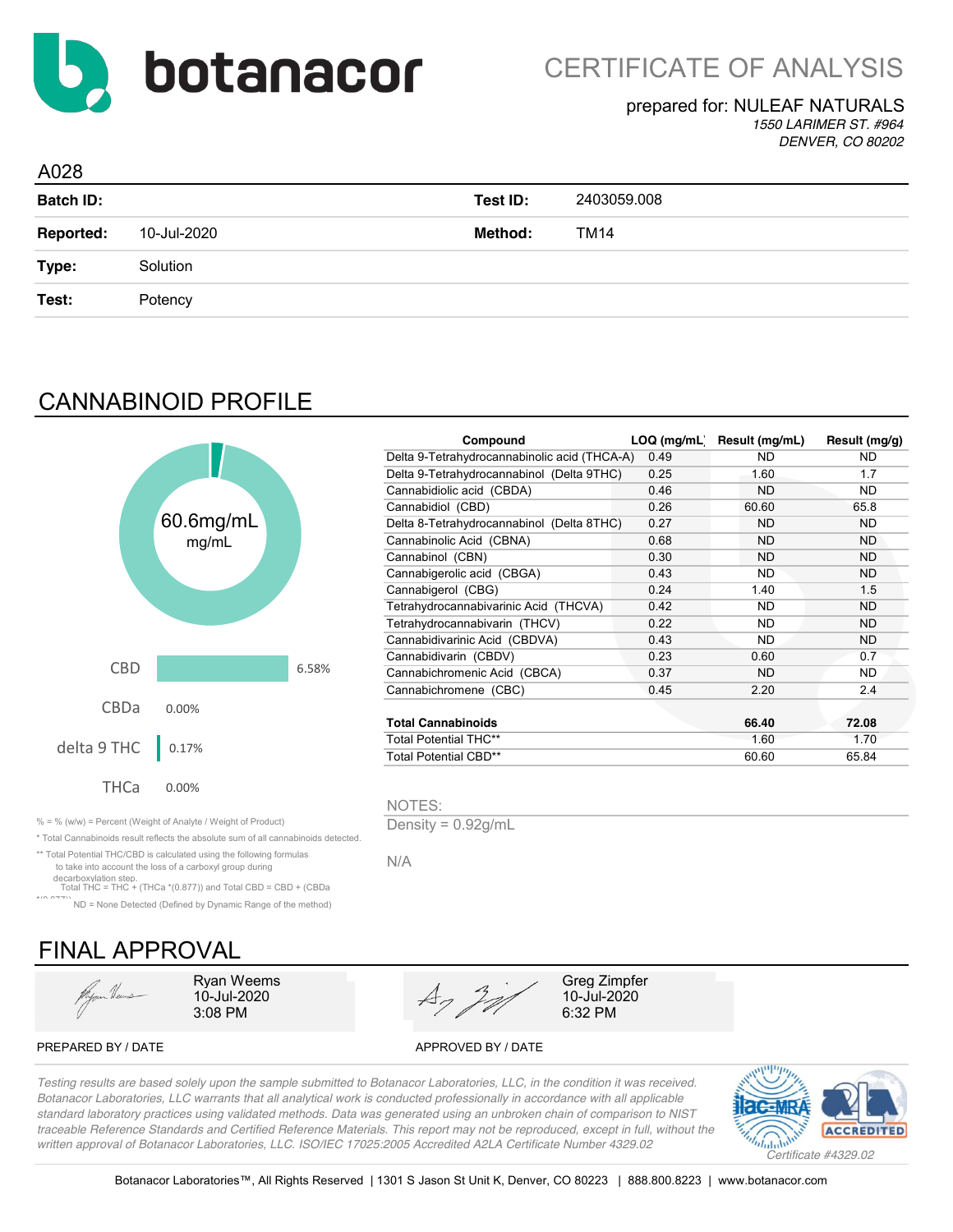

*1550 LARIMER ST. #964 DENVER, CO 80202*

| A028             |             |          |            |
|------------------|-------------|----------|------------|
| <b>Batch ID:</b> | N/A         | Test ID: | T000094112 |
| <b>Reported:</b> | 10-Sep-2020 | Method:  | TM19       |
| Type:            | Other       |          |            |
| Test:            | Metals      |          |            |
|                  |             |          |            |

## HEAVY METALS

| Analyte        | <b>Dynamic Range (ppm)</b> | Result (ppm) |
|----------------|----------------------------|--------------|
| Arsenic        | $0.075 - 7.50$             | <b>ND</b>    |
| Cadmium        | $0.076 - 7.57$             | <b>ND</b>    |
| <b>Mercury</b> | $0.075 - 7.53$             | <b>ND</b>    |
| Lead           | $0.079 - 7.92$             | <b>ND</b>    |

\* ND = None Detected (Defined by Dynamic Range of the method)

## FINAL APPROVAL



Ryan Weems 10-Sep-2020 11:51 AM



Greg Zimpfer 10-Sep-2020 1:40 PM

PREPARED BY / DATE APPROVED BY / DATE

*Testing results are based solely upon the sample submitted to Botanacor Laboratories, LLC, in the condition it was received. Botanacor Laboratories, LLC warrants that all analytical work is conducted professionally in accordance with all applicable standard laboratory practices using validated methods. Data was generated using an unbroken chain of comparison to NIST traceable Reference Standards and Certified Reference Materials. This report may not be reproduced, except in full, without the written approval of Botanacor Laboratories, LLC.*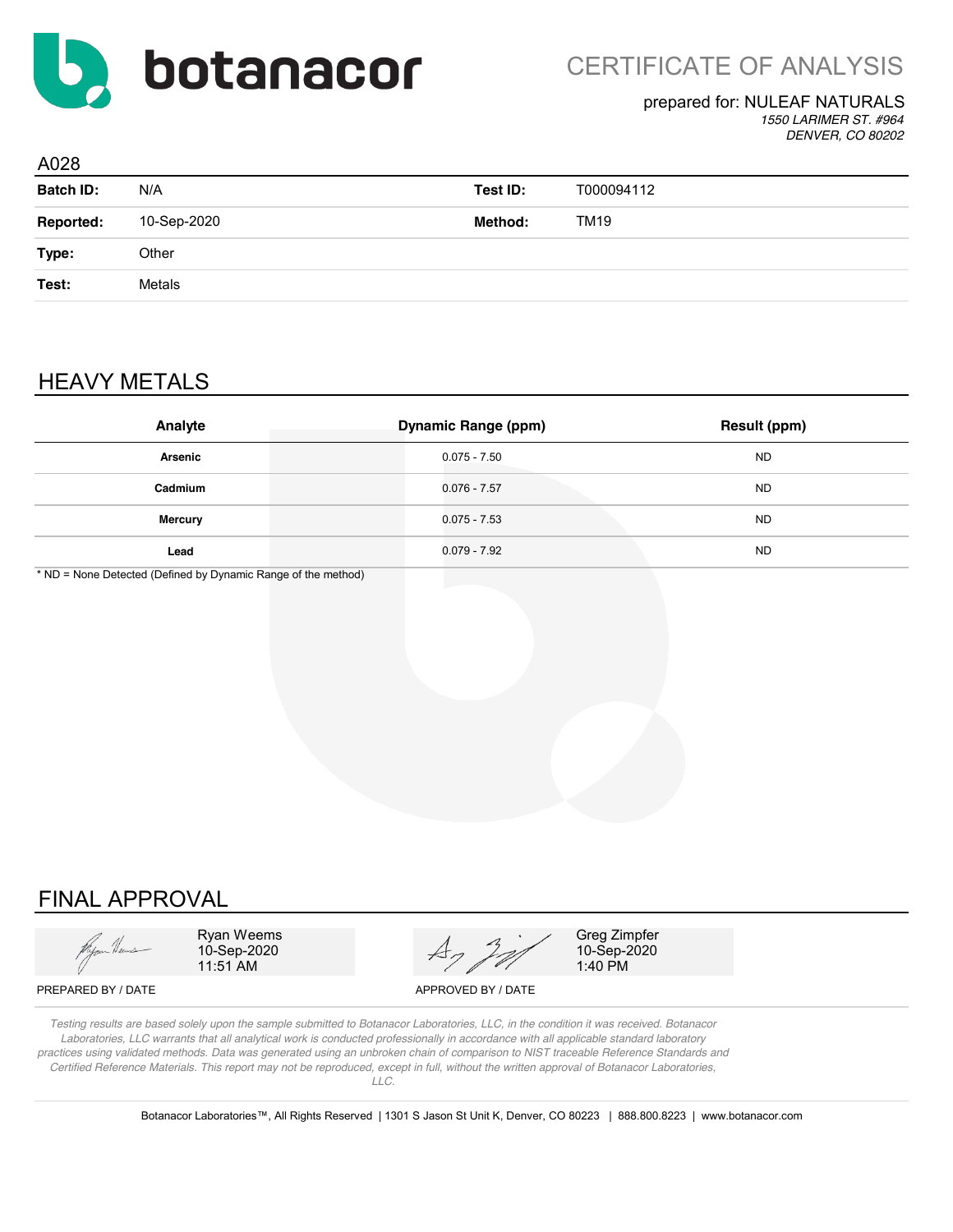

*1550 LARIMER ST. #964 DENVER, CO 80202*

| A028             |                               |          |                                        |
|------------------|-------------------------------|----------|----------------------------------------|
| <b>Batch ID:</b> | N/A                           | Test ID: | T000094109                             |
| Reported:        | 7-Sep-2020                    | Method:  | Concentrate - Test Methods: TM05, TM06 |
| Type:            | Concentrate                   |          |                                        |
| Test:            | <b>Microbial Contaminants</b> |          |                                        |
|                  |                               |          |                                        |

## MICROBIAL CONTAMINANTS

| Contaminant                    | Result (CFU/g)* |
|--------------------------------|-----------------|
| <b>Total Aerobic Count**</b>   | None Detected   |
| <b>Total Coliforms**</b>       | None Detected   |
| <b>Total Yeast and Molds**</b> | None Detected   |
| E. coli                        | None Detected   |
| <b>Salmonella</b>              | None Detected   |
|                                |                 |

*\* CFU/g = Colony Forming Unit per Gram*

*\*\* Values recorded in scientific notation, a common microbial practice of expressing numbers that are too large to be conveniently written in decimal form.*

*Examples: 10^2 = 100 CFU 10^3 = 1,000 CFU 10^4 = 10,000 CFU 10^5 = 100,000 CFU*

NOTES:

Free from visual mold, mildew, and foreign matter TYM: None Detected Total Aerobic: None Detected

FINAL APPROVAL

6:40 PM

Robert Belfon Greg Zimpfer<br>
7-Sep-2020  $A_7$   $2^{7}$   $7$ -Sep-2020  $A_7$   $\frac{3}{2}$   $\frac{7}{2}$   $\frac{7}{2}$   $\frac{7}{2}$   $\frac{7}{2}$   $\frac{7}{2}$   $\frac{7}{2}$   $\frac{7}{2}$   $\frac{7}{2}$   $\frac{7}{2}$   $\frac{7}{2}$   $\frac{7}{2}$   $\frac{7}{2}$   $\frac{7}{2}$   $\frac{7}{2}$   $\frac{7}{2}$   $\frac{7}{2}$   $\frac{7}{2}$   $\frac{7}{2}$   $\frac{7}{2}$   $\frac{7}{2}$   $\frac{7$ 

PREPARED BY / DATE APPROVED BY / DATE

*Testing results are based solely upon the sample submitted to Botanacor Laboratories, LLC, in the condition it was received. Botanacor Laboratories, LLC warrants that all analytical work is conducted professionally in accordance with all applicable standard laboratory*  practices using validated methods. Data was generated using an unbroken chain of comparison to NIST traceable Reference Standards and *Certified Reference Materials. This report may not be reproduced, except in full, without the written approval of Botanacor Laboratories, LLC. ISO/IEC 17025:2005 Accredited A2LA Certificate Number 4329.03*

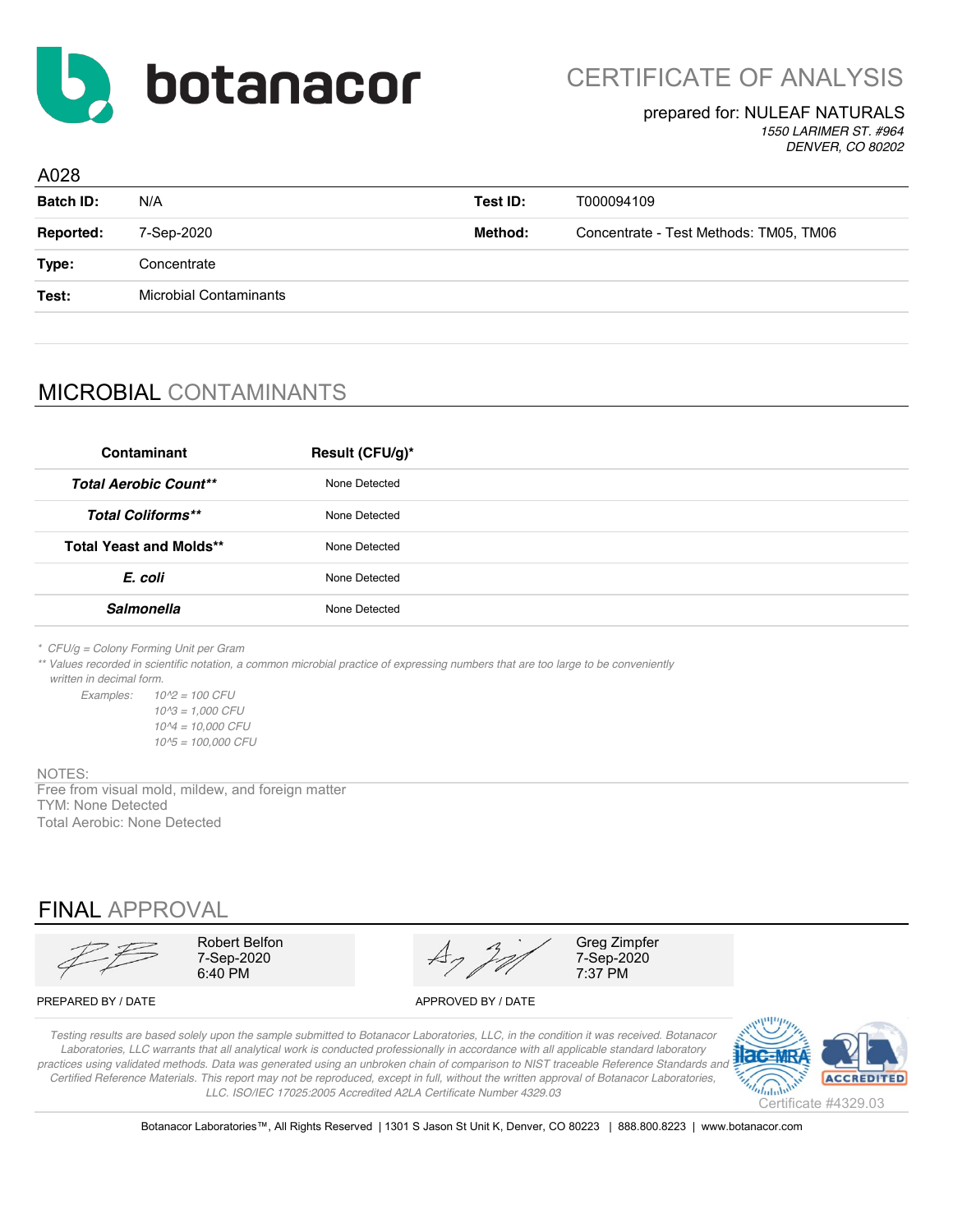

*1550 LARIMER ST. #964 DENVER, CO 80202*

| A028             |             |          |             |  |
|------------------|-------------|----------|-------------|--|
| <b>Batch ID:</b> |             | Test ID: | T000094111  |  |
| <b>Reported:</b> | 4-Sep-2020  | Method:  | <b>TM17</b> |  |
| Type:            | Concentrate |          |             |  |
| Test:            | Pesticides  |          |             |  |
|                  |             |          |             |  |

### PESTICIDE RESIDUE

| Compound            | Dynamic Range (ppb) | Result (ppb) | Compound        | Dynamic Range (ppb) | Result (ppb) |
|---------------------|---------------------|--------------|-----------------|---------------------|--------------|
| Acephate            | 44 - 2470           | $ND^*$       | Malathion       | $277 - 2470$        | $ND^*$       |
| Acetamiprid         | $40 - 2470$         | $ND^*$       | Metalaxyl       | 41 - 2470           | $ND^*$       |
| Abamectin           | >343                | $ND^*$       | Methiocarb      | 41 - 2470           | $ND^*$       |
| Azoxystrobin        | 41 - 2470           | $ND^*$       | Methomyl        | 44 - 2470           | $ND^*$       |
| <b>Bifenazate</b>   | 43 - 2470           | $ND^*$       | MGK 264 1       | 157 - 2470          | $ND^*$       |
| <b>Boscalid</b>     | 48 - 2470           | $ND^*$       | MGK 264 2       | 118 - 2470          | $ND^*$       |
| Carbaryl            | 41 - 2470           | $ND^*$       | Myclobutanil    | $41 - 2470$         | $ND^*$       |
| Carbofuran          | 42 - 2470           | $ND^*$       | Naled           | 39 - 2470           | $ND^*$       |
| Chlorantraniliprole | 44 - 2470           | $ND^*$       | Oxamyl          | 40 - 2470           | $ND^*$       |
| Chlorpyrifos        | $53 - 2470$         | $ND^*$       | Paclobutrazol   | 44 - 2470           | $ND^*$       |
| Clofentezine        | 277 - 2470          | $ND^*$       | Permethrin      | 297 - 2470          | $ND^*$       |
| <b>Diazinon</b>     | 285 - 2470          | $ND^*$       | Phosmet         | $41 - 2470$         | $ND^*$       |
| <b>Dichlorvos</b>   | >243                | $ND^*$       | Prophos         | 311 - 2470          | $ND^*$       |
| Dimethoate          | 41 - 2470           | $ND^*$       | Propoxur        | 41 - 2470           | $ND^*$       |
| E-Fenpyroximate     | 299 - 2470          | $ND^*$       | Pyridaben       | $303 - 2470$        | $ND^*$       |
| Etofenprox          | 44 - 2470           | $ND^*$       | Spinosad A      | 29 - 2470           | $ND^*$       |
| Etoxazole           | 301 - 2470          | $ND^*$       | Spinosad D      | $80 - 2470$         | $ND^*$       |
| Fenoxycarb          | >39                 | $ND^*$       | Spiromesifen    | >289                | $ND^*$       |
| Fipronil            | $60 - 2470$         | $ND^*$       | Spirotetramat   | >288                | $ND^*$       |
| Flonicamid          | 48 - 2470           | $ND^*$       | Spiroxamine 1   | 18 - 2470           | $ND^*$       |
| Fludioxonil         | >299                | $ND^*$       | Spiroxamine 2   | 23 - 2470           | $ND^*$       |
| Hexythiazox         | $40 - 2470$         | $ND^*$       | Tebuconazole    | 299 - 2470          | $ND^*$       |
| Imazalil            | 266 - 2470          | $ND^*$       | Thiacloprid     | 43 - 2470           | $ND^*$       |
| Imidacloprid        | 39 - 2470           | $ND^*$       | Thiamethoxam    | 43 - 2470           | $ND^*$       |
| Kresoxim-methyl     | 39 - 2470           | ND*          | Trifloxystrobin | 44 - 2470           | $ND^*$       |

\* ND = None Detected (Defined by Dynamic Range of the method)

N/A

### FINAL APPROVAL

Top Bul

Taylor Brevik 4-Sep-2020 1:23 PM



Scott Hansen 4-Sep-2020 6:22 PM

PREPARED BY / DATE APPROVED BY / DATE

*Testing results are based solely upon the sample submitted to Botanacor Laboratories, LLC, in the condition it was received. Botanacor Laboratories, LLC warrants that all analytical work is conducted professionally in accordance with all applicable standard laboratory practices using validated methods. Data was generated using an unbroken chain of comparison to NIST traceable Reference Standards and Certified Reference Materials. This report may not be reproduced, except in full, without the written approval of Botanacor Laboratories, LLC.*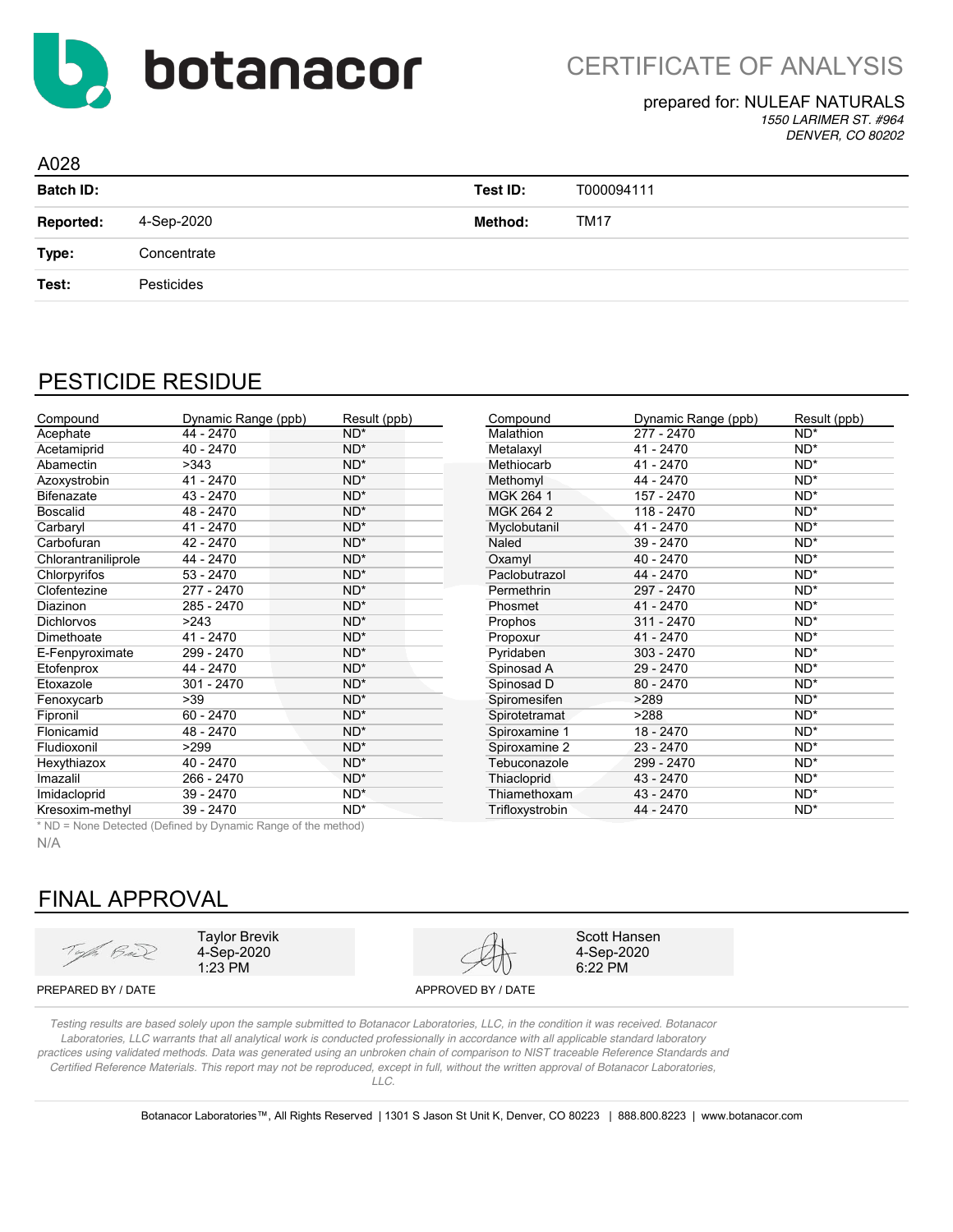

*1550 LARIMER ST. #964 DENVER, CO 80202*

| A028             |             |          |             |
|------------------|-------------|----------|-------------|
| <b>Batch ID:</b> |             | Test ID: | 2190336.006 |
| <b>Reported:</b> | 9-Sep-2020  | Method:  | TM10        |
| Type:            | Concentrate |          |             |
| Test:            | Terpenes    |          |             |

### TERPENE PROFILE

|                      |                 |        |        | Compound                 | $%$ (w/w) | mg/g         |
|----------------------|-----------------|--------|--------|--------------------------|-----------|--------------|
|                      |                 |        |        | (-)-alpha-Bisabolol      | 0.081     | 0.81         |
|                      |                 |        |        | Camphene                 | 0.000     | 0            |
|                      |                 |        |        | delta-3-Carene           | 0.000     | 0            |
|                      | 0.224%          |        |        | beta-Caryophyllene       | 0.090     | 0.9          |
|                      | Total           |        |        | (-)-Caryophyllene Oxide  | 0.000     | $\mathbf 0$  |
|                      |                 |        |        | p-Cymene                 | 0.000     | $\mathbf 0$  |
|                      | <b>Terpenes</b> |        |        | Eucalyptol               | 0.000     | 0            |
|                      |                 |        |        | Geraniol                 | 0.000     | $\mathbf 0$  |
|                      |                 |        |        | alpha-Humulene           | 0.044     | 0.44         |
|                      |                 |        |        | (-)-Isopulegol           | 0.000     | 0            |
|                      |                 |        |        | d-Limonene               | 0.000     | $\mathbf 0$  |
| PREDOMINANT TERPENES |                 |        |        | Linalool                 | 0.005     | 0.05         |
|                      |                 |        |        | beta-Myrcene             | 0.000     | $\mathbf 0$  |
| alpha-Pinene         | 0.000%          |        |        | cis-Nerolidol            | 0.000     | $\mathbf 0$  |
| (-)-beta-Pinene      | 0.000%          |        |        | trans-Nerolidol          | 0.004     | 0.04         |
|                      |                 |        |        | Ocimene                  | 0.000     | $\mathbf{0}$ |
| beta-Myrcene         | 0.000%          |        |        | beta-Ocimene             | 0.000     | 0            |
| delta-3-Carene       | 0.000%          |        |        | alpha-Pinene             | 0.000     | 0            |
|                      |                 |        |        | (-)-beta-Pinene          | 0.000     | 0            |
| alpha-Terpinene      | 0.000%          |        |        | alpha-Terpinene          | 0.000     | 0            |
| d-Limonene           |                 |        |        | gamma-Terpinene          | 0.000     | 0            |
|                      | 0.000%          |        |        | Terpinolene              | 0.000     | 0            |
| Linalool             | 0.005%          |        |        |                          | 0.224%    | 2.24         |
| beta-Caryophyllene   |                 |        | 0.090% |                          |           |              |
| alpha-Humulene       |                 | 0.044% |        | NOTES:<br>$\overline{0}$ |           |              |
| (-)-alpha-Bisabolol  |                 |        | 0.081% |                          |           |              |

### FINAL APPROVAL



Ryan Weems 9-Sep-2020 11:16 AM

Den Minton

Ben Minton 9-Sep-2020 11:47 AM

#### PREPARED BY / DATE APPROVED BY / DATE

*Testing results are based solely upon the sample submitted to Botanacor Laboratories, LLC. Botanacor Laboratories, LLC warrants that all analytical work is conducted professionally in accordance with all applicable standard laboratory practices using validated methods. Data was generated using an unbroken chain of comparison to NIST traceable Reference Standards and Certified Reference Materials. This report may not be reproduced, except in full, without the written approval of Botanacor Laboratories, LLC. ISO/IEC 17025:2005 Accredited A2LA Certificate Number 4329.02*